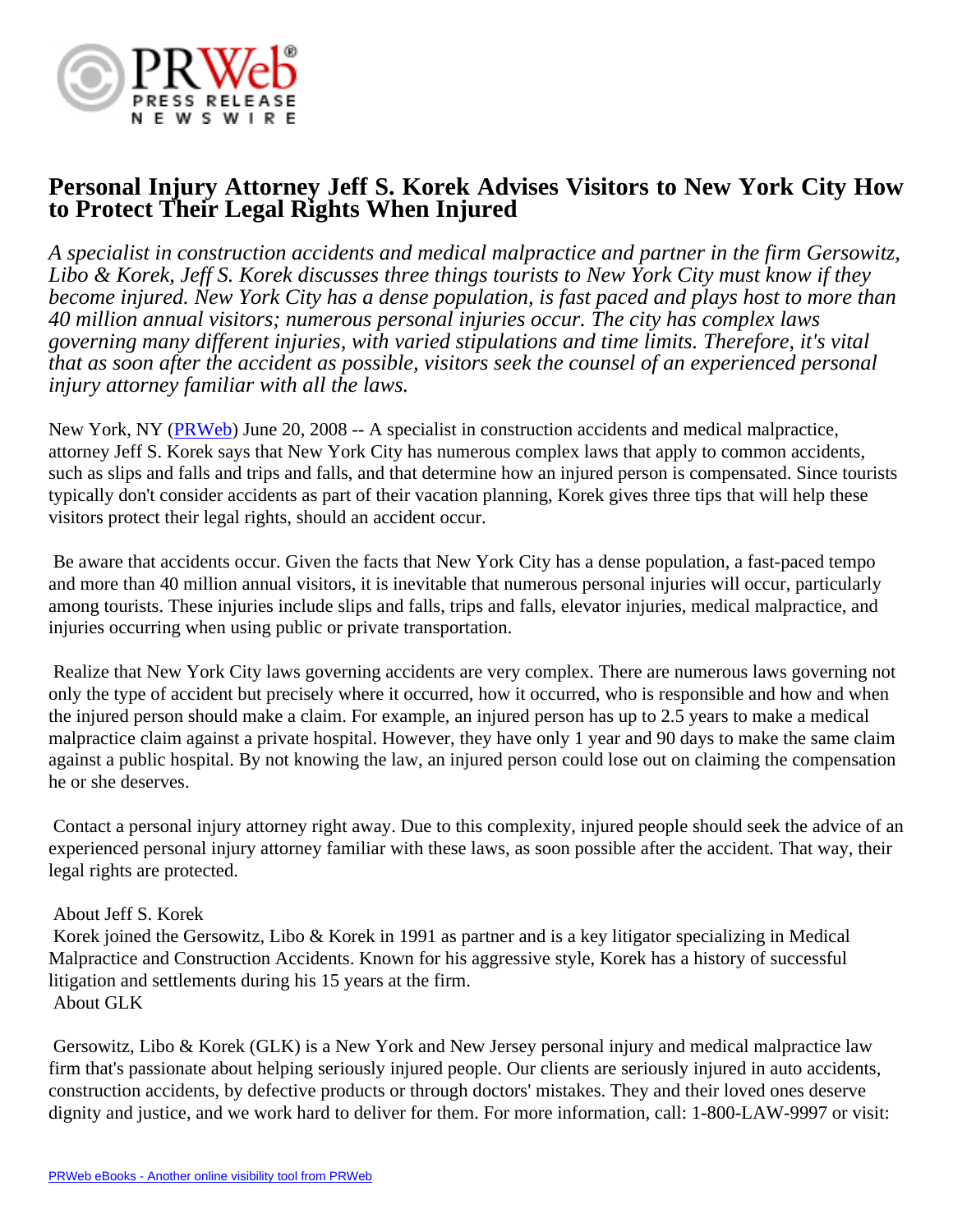

#### [www.lawyertime.com](http://www.lawyertime.com)

###